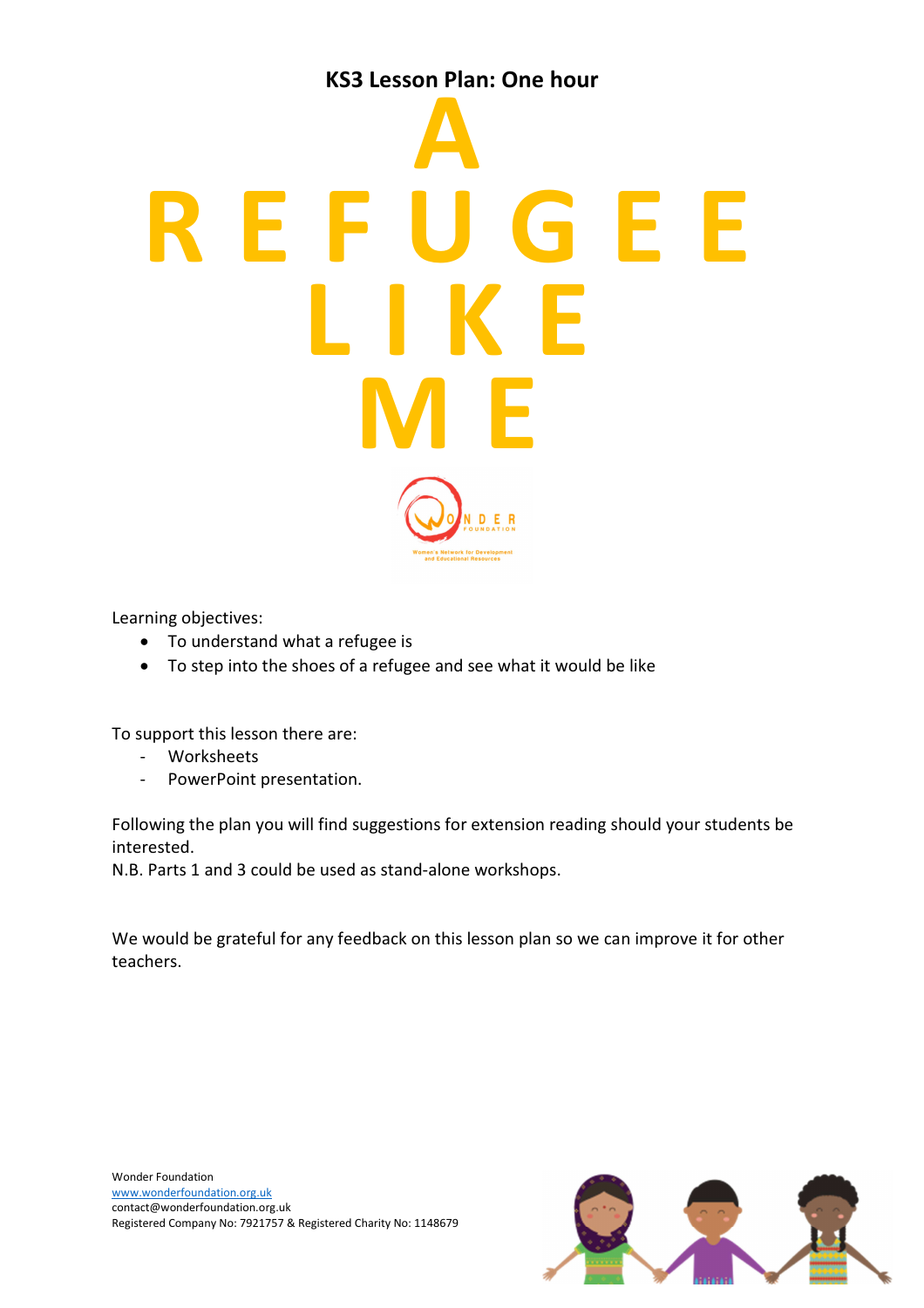# PowerPoint Slide 1

# PART 1: FLOOD THOUGHT EXPERIMENT

# – estimated to take 20-25 minutes.

Purpose:

- Introductory task to encourage students to relate to the experiences of refugees
- To help students to appreciate that events which force someone to seek asylum could happen to anyone
- To draw out an understanding of what it feels to be vulnerable and to highlight that this is the basis of how people become refugees

### PowerPoint Slide 2

### Step One: Outline the following scenario to the class:

"Imagine there's been a massive storm and flood. It's left your home, neighbourhood, and school flooded and many buildings could collapse. The water damage has cut off the electricity supply and your family only has enough food to last 1 to 2 days. It is difficult to get around as the roads are flooded or covered in metres of mud and sewage left by landslides and sewer overflows. Trees have fallen on the train lines around the city.

"Parts of Glasgow, Liverpool, Manchester, London, Newcastle as well as Somerset, Norfolk and Cumbria are all completely flooded, including the Houses of Parliament."

### Step Two: Worksheet One (10 minutes)

Invite student to explore their thoughts and priorities in groups.

# Step Three (10 minutes): invite the groups to share their conclusions with the whole class.

For example, you might ask them to answer the questions

- What would you do?
- What are your first priorities?
- Where would you go? (where would have survived? hospital/ school/ community centre/ church? High ground. Where might have food? Where would be warm and dry? Is anyone in their family old/ sick/ frail/ very young? etc.)
- Who would you ask for help? (parents/ friends/ teachers/ mayor/ MP/ councillor/ church leader/ doctors/ hospital?)
- How long would you stay in the city and wait for the government to get control of the situation? Or would you leave and look for somewhere safe straight away?



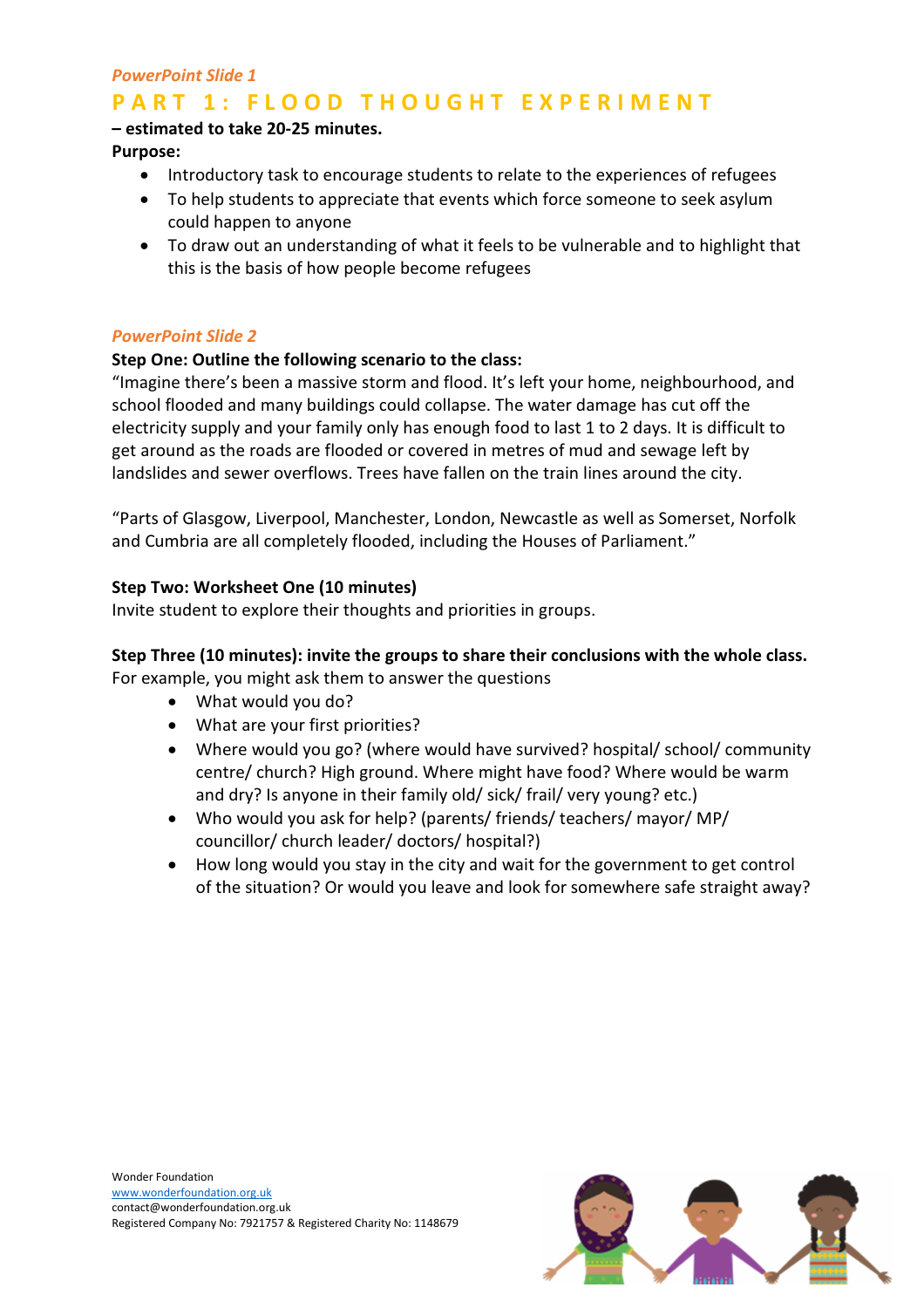# PowerPoint Slide 3

# **PART 2: WHAT IS A REFUGEE?**

# – 15 minutes

Purpose: to help provide students with a working definition and understanding of what refugees are.

#### Step One: Explain

Originally, after World War 2, a refugee meant someone fleeing persecution due to their race, religion, nationality, social group or political opinion.

Today, the word 'refugee' is used more broadly. It describes someone who fleeing danger arising from war, political persecution, famine, economic crisis or natural disaster, and who cannot rely on their own government for protection.

#### Step Two: Worksheet Two

On their own or in groups the students can identify who is a refugee and who is not.

#### Step Three: Answers

Clockwise from top right

- Yanis No Even though the economic situation is bad in Greece, the government is still able to protect people. He also remains in his own country.
- Chenxi No She could be a political refugee but as she already has an American passport she does not need refugee status as she is a US citizen and can live in America without a visa.
- Paul Yes
- Josh No- Even though this situation is bad, he is not a refugee.
- Ali Yes
- Zainab Yes
- Ana Maria No Technically she is an internally displaced person as although he meets the criteria for being a refugee,she remains in her country.



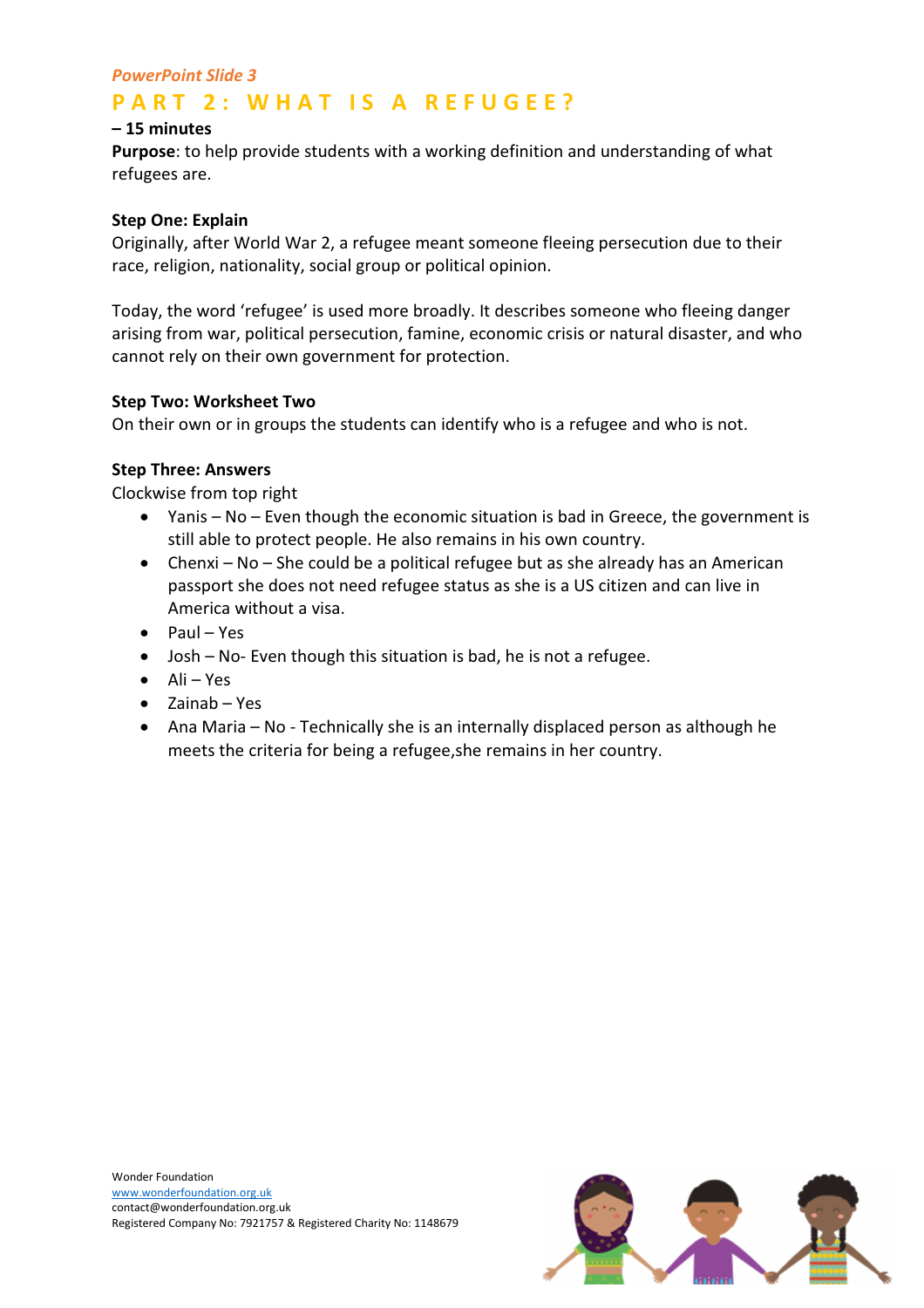# PowerPoint Slide 4

# **PART 3: THE RUCKSACK CHALLENGE**

### - 15 minutes

Purpose: This task asks students to think what they would take if they were fleeing their homes and to step into the shoes of refugees their age.

#### Step One: Worksheet Three

Step Two: Each group to feed back to the class.

Suggested questions:

- Would that be very heavy?
- Would that survive a journey at sea?
- Why would you need that?
- Would you need one yourself, or could you share it with a family member?
- Would that be useful for the journey or only when they get somewhere safe?
- Would it depend upon how they travelled?

Examples of useful things to bring might be:

- Mobile phone and charger (serves as a store of information to contact friends and family, a torch, GPS etc.)
- Sleeping bag (keeps you warm at night)
- Food (essential)
- Water/ water purification tablets (essential if there is no clean water)
- First aid kit (there may be no medical facilities on the route)
- Change of clothes (poor hygiene and wet clothes can cause illness and discomfort).
- Warm coat
- Cash and foreign currency (Do they know where they are travelling? Are some currencies worth more than others e.g. US Dollars are accepted in most places. In half an hour would they have time to get to the bank to withdraw money?)
- Passport, birth certificate and proof of address & ownership

#### PowerPoint Slide 4

This is what a teenage boy refugee, Iqbal, brought to Europe from Afghanistan. He has walked much of the journey.

In his rucksack:

1 pair of pants, 1 shirt, 1 pair of shoes and 1 pair of socks Shampoo and hair gel, toothbrush and toothpaste, face whitening cream Comb, nail clipper Bandages 100 U.S. dollars 130 Turkish liras Smart phone and back-up cell phone SIM cards for Afghanistan, Iran and Turkey

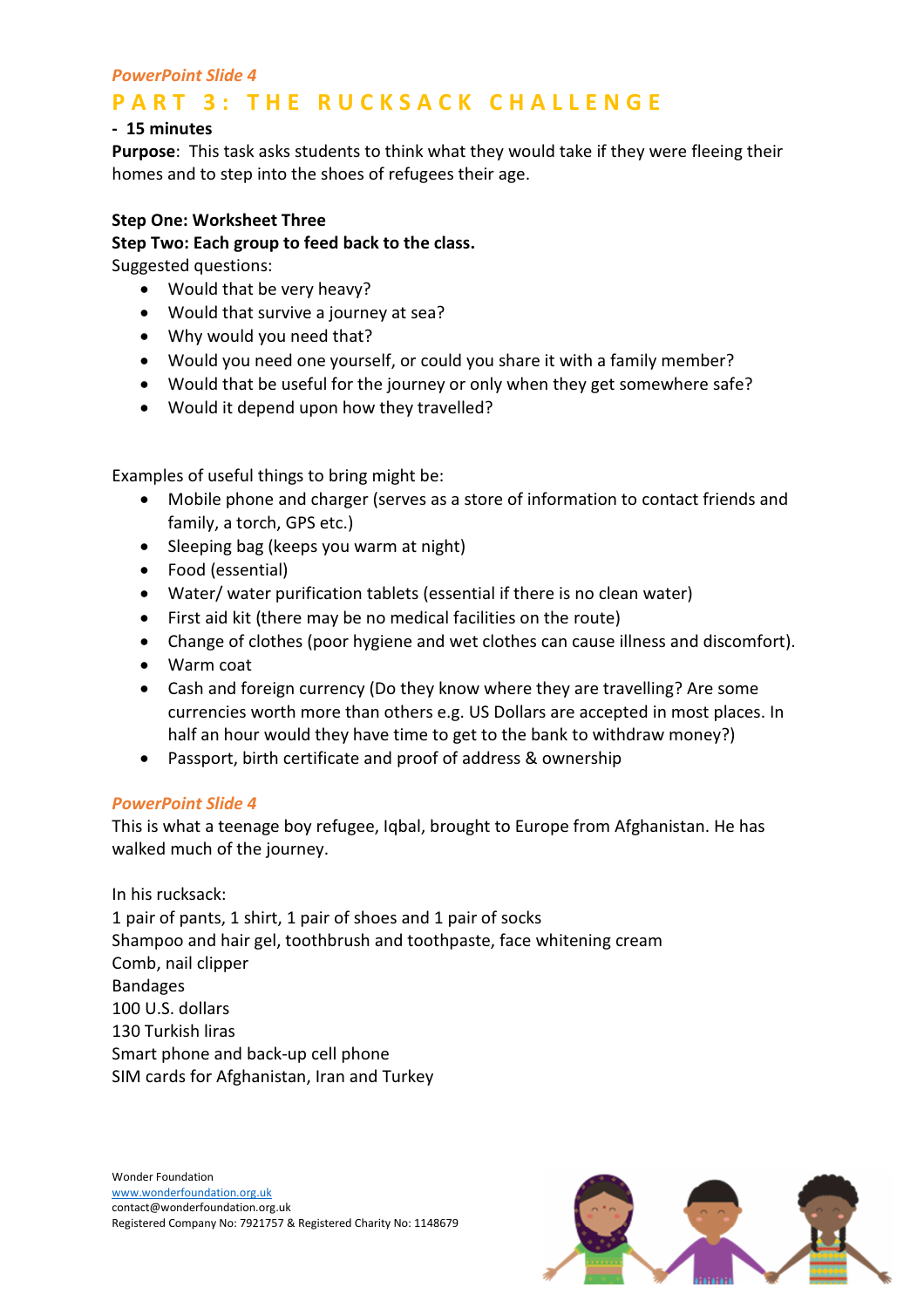# PowerPoint Slide 5 PART 4: WHAT CAN I DO TO HELP?

# – 5 to 10 minutes

Purpose: Applying this knowledge to the current situation

# Step 1: Explain

Many young people have escaped from Syria in recent months to escape the war. Their towns have been bombed. They may be persecuted because of their religion. Hospitals and schools have been destroyed. They have escaped across the sea and walked across half of Europe to find somewhere safe to live.

# Step 2: Discuss as a class

When refugees are in Europe, what do you think they need?

- Learn English (or other local language)
- Somewhere to live
- Food
- Clothes
- Made to feel welcome
- Somewhere to go to school

# Step 3: What can I do to help?

Ideas:

- Fundraising (Wonder Foundation is raising money for young female refugees to receive support: wonderfoundation.org.uk/ refugees)
- Spend time with refugee children in the UK and make them feel welcome

If any students want to know more there are suggestions for extension reading on the next page.

PowerPoint Slide 6 E N D